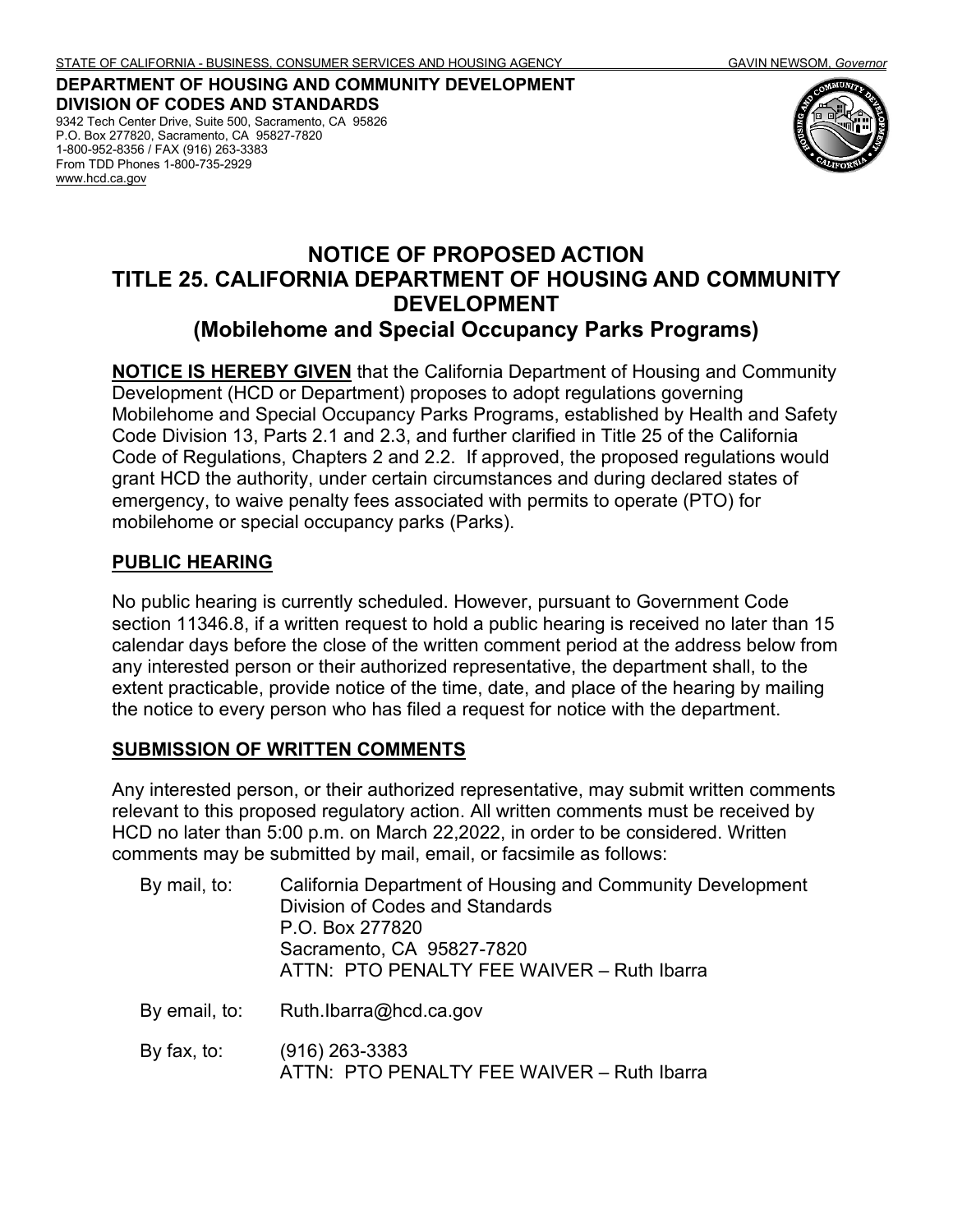## **PERMANENT ADOPTION OF REGULATIONS**

Following the public comment period, HCD may adopt the proposals, as described below, or may modify the proposals if the modifications are sufficiently related to the original text. With the exception of minor technical or grammatical changes, the text of any modified proposal will be available for at least 15-days prior to its adoption from the contact person(s) designated in this notice and will be mailed to those persons who have submitted written or oral testimony related to this proposal or who have requested notification of any changes to the proposal. HCD will accept written comments on the modified regulations during the 15-day period.

## **AUTHORITY AND REFERENCE**

The authority and reference for this action occurs through both implied and express authority as described below:

## **AUTHORITY**

HCD has express and implied rulemaking authority as provided in the Mobilehome Parks Act (MPA) under Health and Safety Code sections 18300, 18502.5, 18605, and 18610. HCD similarly has express and implied rulemaking authority as provided in the Special Occupancy Parks Act (SOPA) under Health and Safety Code sections 18865, 18870.2, 18871.3, and 18872. Specifically, Health and Safety Code sections 18610 and 18872 authorize the adoption of regulations governing the construction, use, occupancy and maintenance of parks and lots within parks and such regulations are to protect the health, safety and general welfare of the residents of the park."

Moreover, HCD has express authority, as provided by Health and Safety Code section 50406, subdivision (n), to "do any and all things necessary to carry out its purposes and exercise the powers expressly granted by this division [Division 31, commencing with section 50000]." The Legislature, through the MPA and SOPA, has directed HCD to administer the MPA and SOPA and adopt regulations to interpret and make specific the MPA and SOPA. This includes the adoption of a schedule of fees, construction, and operation of Parks, and the authority to adopt emergency regulations. Finally, HCD is authorized, pursuant to Government Code section 11009.5, to promulgate regulations to waive business license fees in a state of emergency.

### **REFERENCE**

In proposing these regulations, HCD is implementing, interpreting, and making specific Government Code section 11009.5, and Health and Safety Code sections 18504, 18505, 18506, 18870.5, 18870.6, and 18870.7.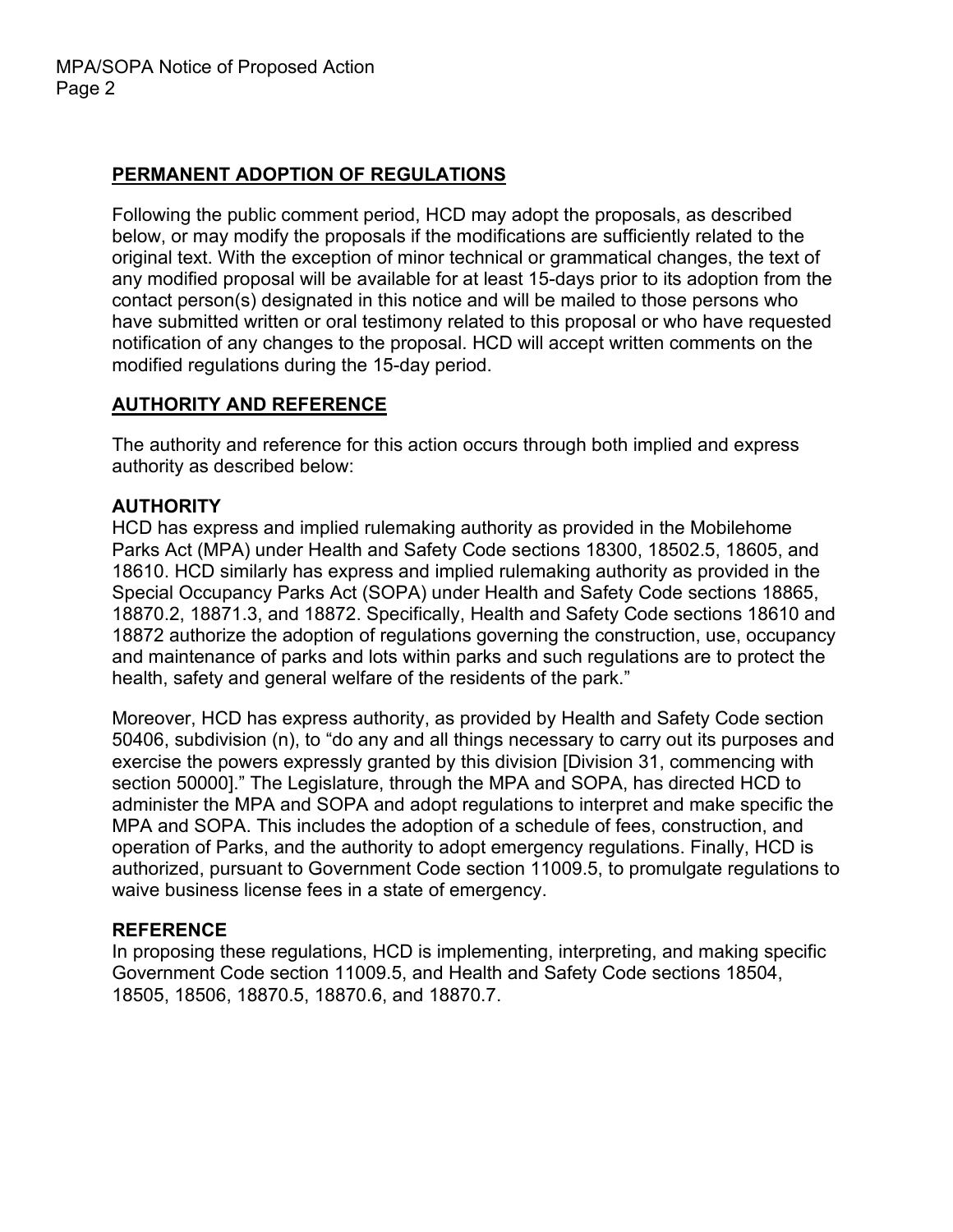### **INFORMATIVE DIGEST/POLICY STATEMENT OVERVIEW**

#### **SUMMARY OF EXISTING LAWS AND REGULATIONS**

HCD is authorized pursuant to Health and Safety Code section 50406 to "do any and all things necessary to carry out its purposes and exercise the powers expressly granted by this Division." Because the MPA is a Law and program administered by the Division of Codes and Standards within HCD, and because it is necessary to promulgate regulations to implement, interpret, and make specific the program laws, section 50406 is the authority for these regulations as well as Government Code section 11009.5, to reduce or waive fees when a HCD licensee is experiencing economic hardship due to a declared state of emergency.

- 1. **MPA.** HCD is responsible for the enforcement and regulation of minimum health and safety standards inside mobilehome parks (MP). These minimum health and safety standards regulate construction, maintenance, occupancy, use, and design of MPs and are required to guarantee park residents maximum protection of their manufactured home/mobilehome (MH) investment and a decent living environment. These mandates safeguard the habitability and affordability of this housing source. HCD is responsible for collection of fees and issuance of the Permit to Operate for MP.
- 2. **SOPA.** HCD is responsible for the enforcement and regulation of minimum health and safety standards inside special occupancy parks (SOP). These minimum health and safety standards regulate construction, maintenance, occupancy, use, and design of SOPs and are required to guarantee the safety of park occupants and ensure a decent environment for recreation or temporary occupancy. HCD is responsible for collection of fees and issuance of the Permit to Operate for SOP.

Currently, HCD does not have the authority to waive PTO fees. When there is a state of emergency, if there are rent moratoriums in place, Park managers or owners have no resources to assist them with operational fees in the event they are unable to collect rent from park residents. Under current law, after 30-days, 10-percent penalty fees are added to the PTO and after 60-days, they increase to 100 percent. If the Park owner's PTO falls out of compliance for non-payment of fees, HCD can suspend the parks' PTO. This triggers the parks' inability to collect rent which will further the parks' financial hardships and can potentially lead to health and safety risks occurring inside of the Park from failure to maintain the park or loss of affordable housing.

As a temporary solution to COVID-19 pandemic hardships, the Department proposed emergency regulations which granted HCD the authority to waive PTO penalty fees when a state of emergency is declared. These regulations were approved by the Office of Administrative Law (OAL) in June of 2021. The emergency regulations allow park owners to submit proof of hardship to the HCD to request waiver of penalty fees.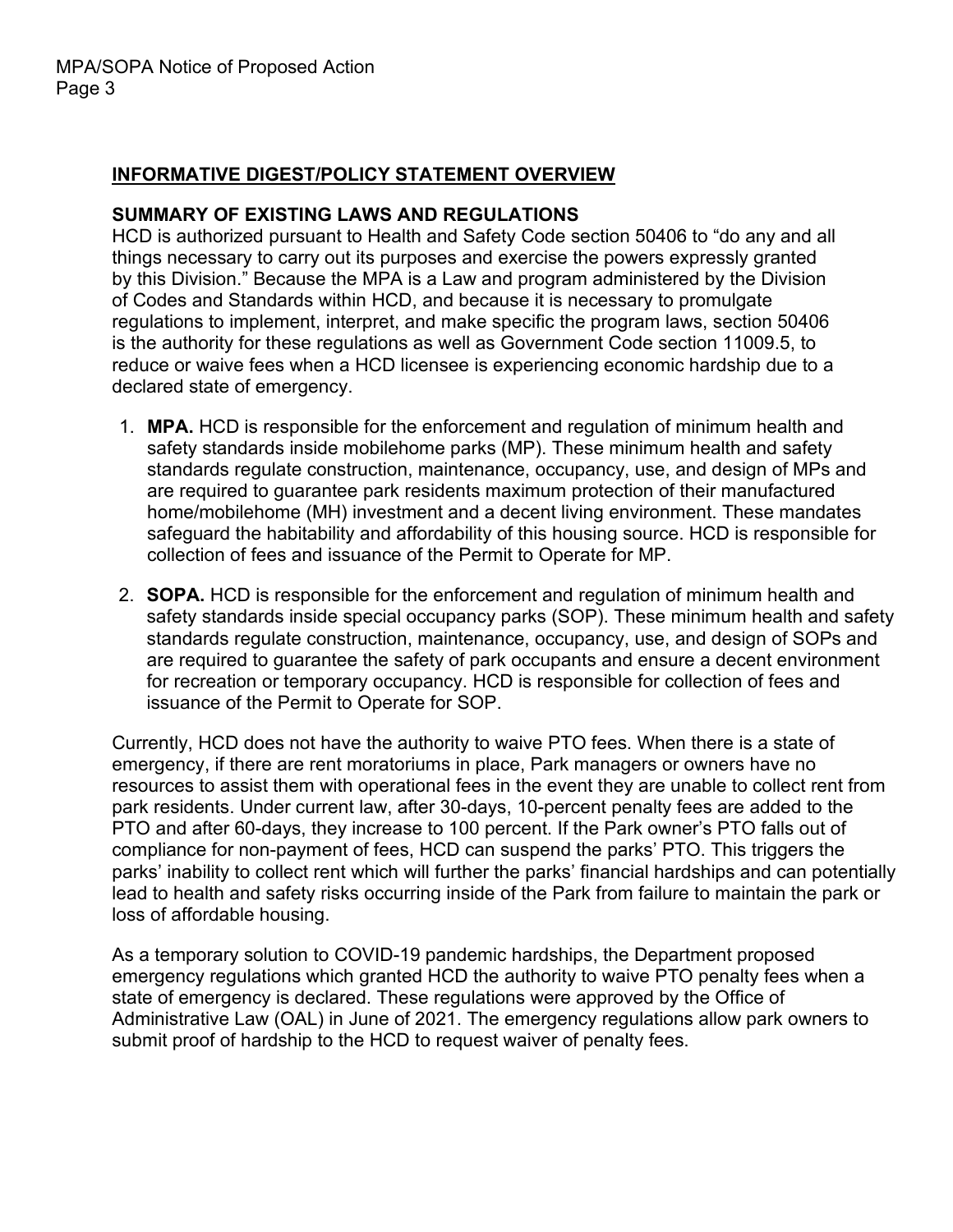The proposed regulations seek to make the emergency regulations, previously approved by OAL, permanent. These permanent regulations will grant HCD the authority to continue to waive PTO penalty fees, under specific circumstances.

#### **SUMMARY OF EFFECT OF PROPOSED REGULATORY ACTION**

The purpose of these proposed regulations is to establish the authority to waive PTO penalty fees when there is a declared state of emergency.

Those sections within Title 25, California Code of Regulations affected by this rulemaking (see "Sections Affected," below), and the specific purpose for each adoption in these proposed regulations, are set forth in the Initial Statement of Reasons for this regulatory action.

#### **SECTIONS AFFECTED**

Following are the specific sections of Title 25 of the California Code of Regulations Chapters 2 and 2.2 affected by this proposed action:

**Amend:** 1002, 1009, 2002, and 2009

### **POLICY STATEMENT OVERVIEW**

#### **ANTICIPATED BENEFITS OF THE PROPOSED ACTION**

There are several benefits anticipated by the adoption of the proposed regulations. The specific objectives of the regulations proposed herein are to protect the health, safety, and general welfare of park residents/occupants from park owners' ability to lawfully operate their Park(s), and maintain the habitability thereof, due to unpaid PTO penalty fees or resulting permit suspensions. With the authority to waive PTO penalty fees in specific circumstances (as proposed by these regulations) HCD will be able to significantly decrease the amount of fees that park owners will need to pay to bring suspended PTOs into compliance. That will allow park owners to continue collecting rent and properly maintaining the habitability of the Parks for the benefit of the health, safety, and general welfare of the park residents/occupants.

#### **EVALUATION OF INCONSISTENCY/INCOMPATIBILITY WITH EXISTING STATE REGULATIONS**

The proposed regulations are compatible with existing state regulations related to the operation of Parks. HCD, as the enforcement agency, seeks the authority to waive PTO penalty fees, using discretion, during a declared state of emergency (including the current COVID-19 pandemic). HCD is already responsible for collecting annual PTO fees. Clarifying HCD's authority to waive penalty fees due to a declared state of emergency is compatible with HCD's current authority.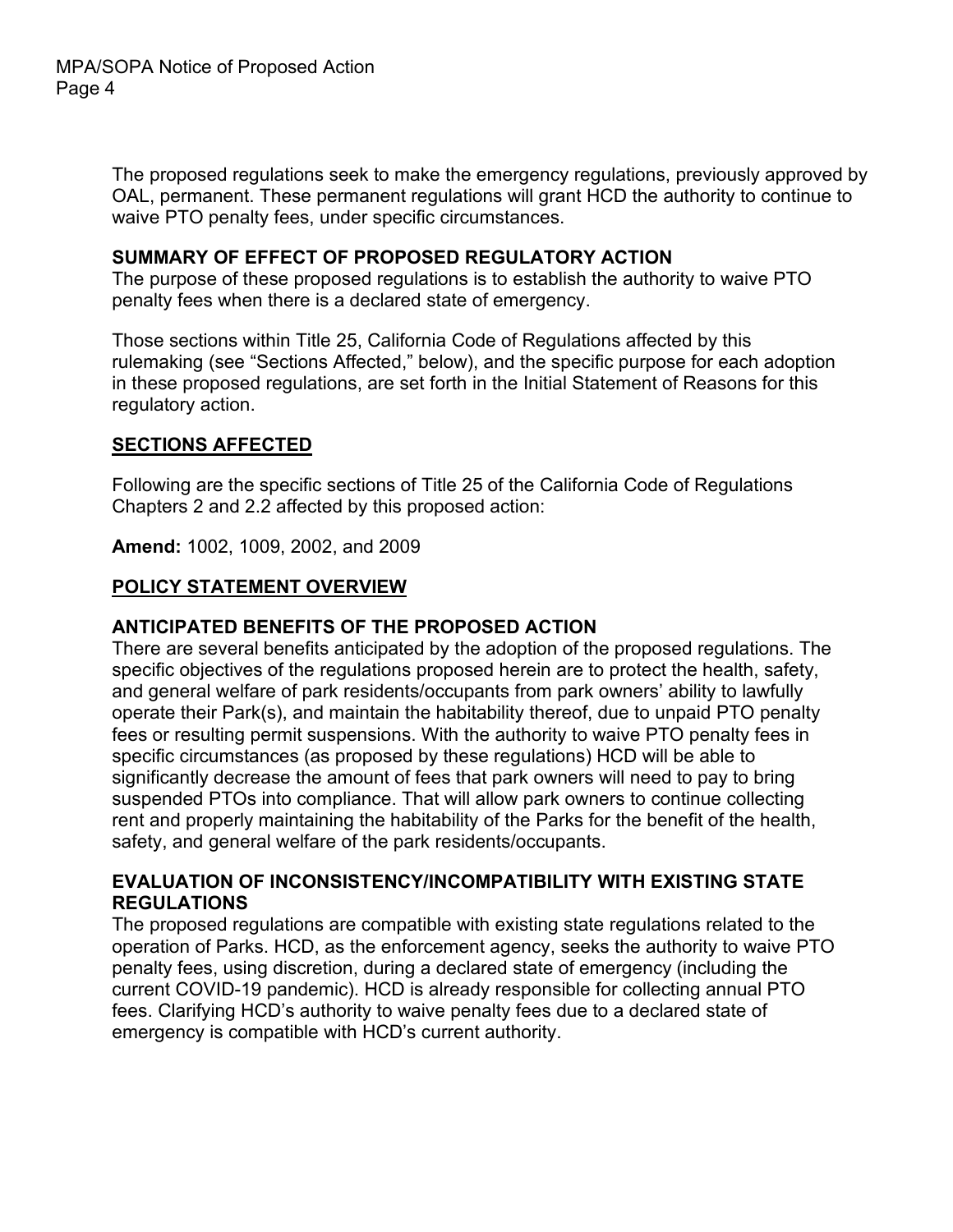## **SMALL BUSINESS IMPACT STATEMENT**

Small businesses will not be affected by these regulations. (See "Cost Impact on Representative Private Person or Business" paragraph, below.)

### **DISCLOSURES REGARDING THE PROPOSED ACTION**

- Mandate on local agencies and school districts: NONE
- Costs or savings to any state agencies: NONE
- Costs or savings to local agencies or school districts, which must be reimbursed in accordance with Part 7 (commencing with Section 17500) of Division 4 of the Government Code: NONE
- Other nondiscretionary costs or savings imposed on local agencies: NONE
- Costs or savings in federal funding to the state: NONE
- Costs to housing: NONE

#### **BUSINESS IMPACT**

HCD has made an initial determination that the proposed regulations will not have a significant statewide adverse economic impact directly affecting California businesses, including the ability of California businesses to compete with businesses in other states and will not affect creation or elimination of jobs in the State of California because the proposed regulatory action seeks to eliminate PTO penalty fees due to state of emergency.

### **COST IMPACT ON REPRESENTATIVE PRIVATE PERSON OR BUSINESS**

HCD has determined that the proposed regulatory action will not have a significant adverse effect on private individuals or small businesses as the proposed amendments to regulations seek to eliminate PTO penalty fees when a state of emergency has been declared.

### **RESULTS OF THE ECONOMIC IMPACT ANALYSIS**

HCD has determined that this regulatory proposal will not have a significant impact on the creation or elimination of jobs in the State of California and will not result in the elimination of existing businesses nor create or expand businesses in the State of California. HCD has further determined that this regulatory proposal will benefit the health and welfare of California MP residents, but will not benefit worker safety or the State's environment.

### **CONSIDERATION OF ALTERNATIVES**

The Department must determine that no reasonable alternative it considered or that has otherwise been identified and brought to its attention would be more effective in carrying out the purpose for which the action is proposed, would be as effective and less burdensome to affected private persons than the proposed action, or would be more cost-effective to affected private persons and equally effective in implementing the statutory policy or other provision of law**.** Any interested person may present statements or arguments with respect to alternatives to the proposed regulatory action during the written comment period.